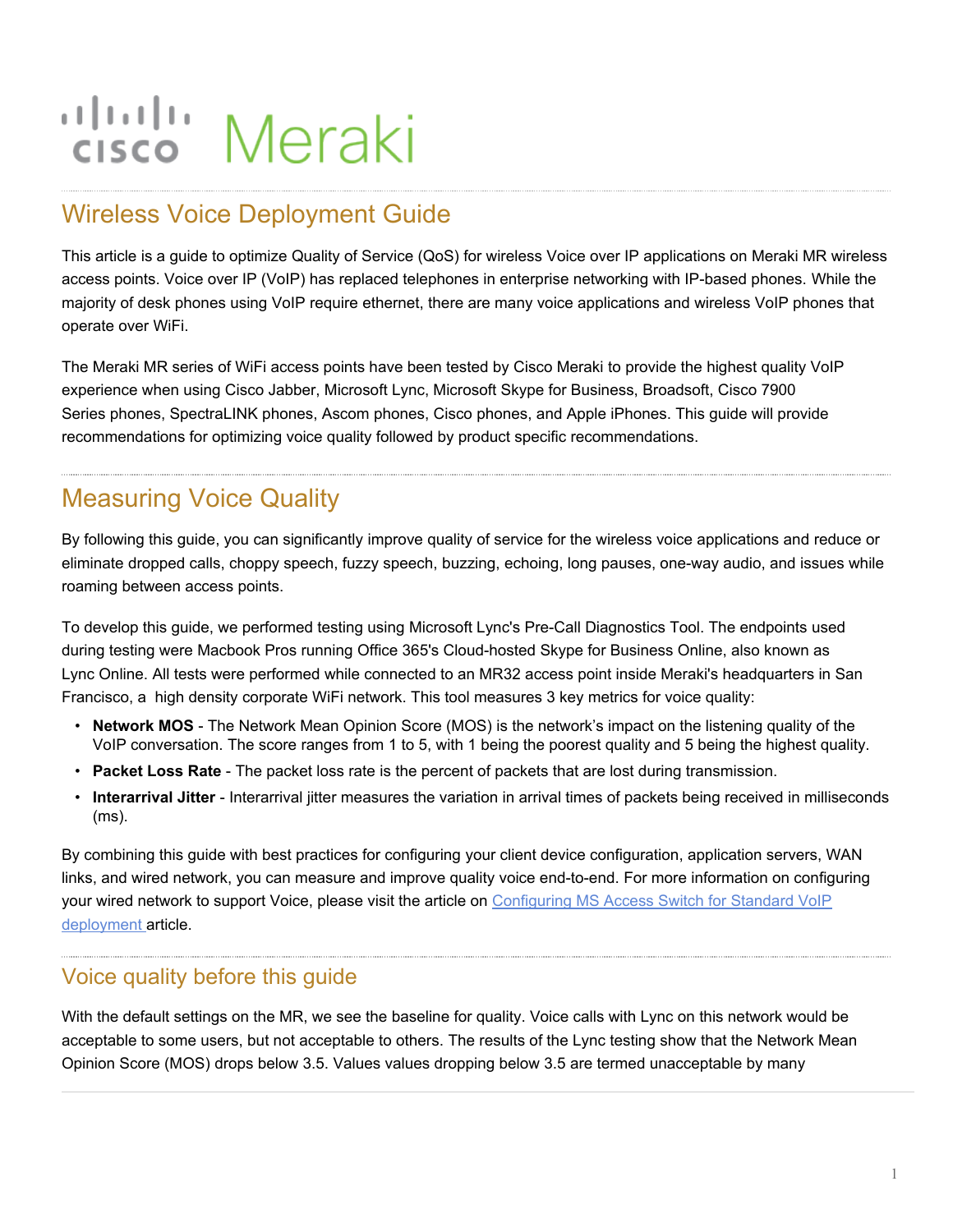users. The packet loss jumps to 8 percent during a period of network congestion simulated by running a speed test. Jitter fluctuates from 12 milliseconds to over 36 milliseconds. Cisco recommends a target of 10 ms of jitter and no more than 50 ms of jitter. Jitter is handled using buffering in voice/video applications, adding a small delay. The human ear normally accepts up to about 140 milliseconds of delay without noticing it.



## Voice quality after this guide

After making the changes exactly as described in this guide, we see a significant improvement in voice quality. The MOS score approaches 3.9, the packet loss is near zero, and the jitter is consistently below 6 milliseconds and always below 12 milliseconds. As the call starts, traffic shaping kicks in automatically with prioritization and QoS tagging. A speed test was performed with no impact to the voice traffic - packet loss increased to 0.5% during the congestion.

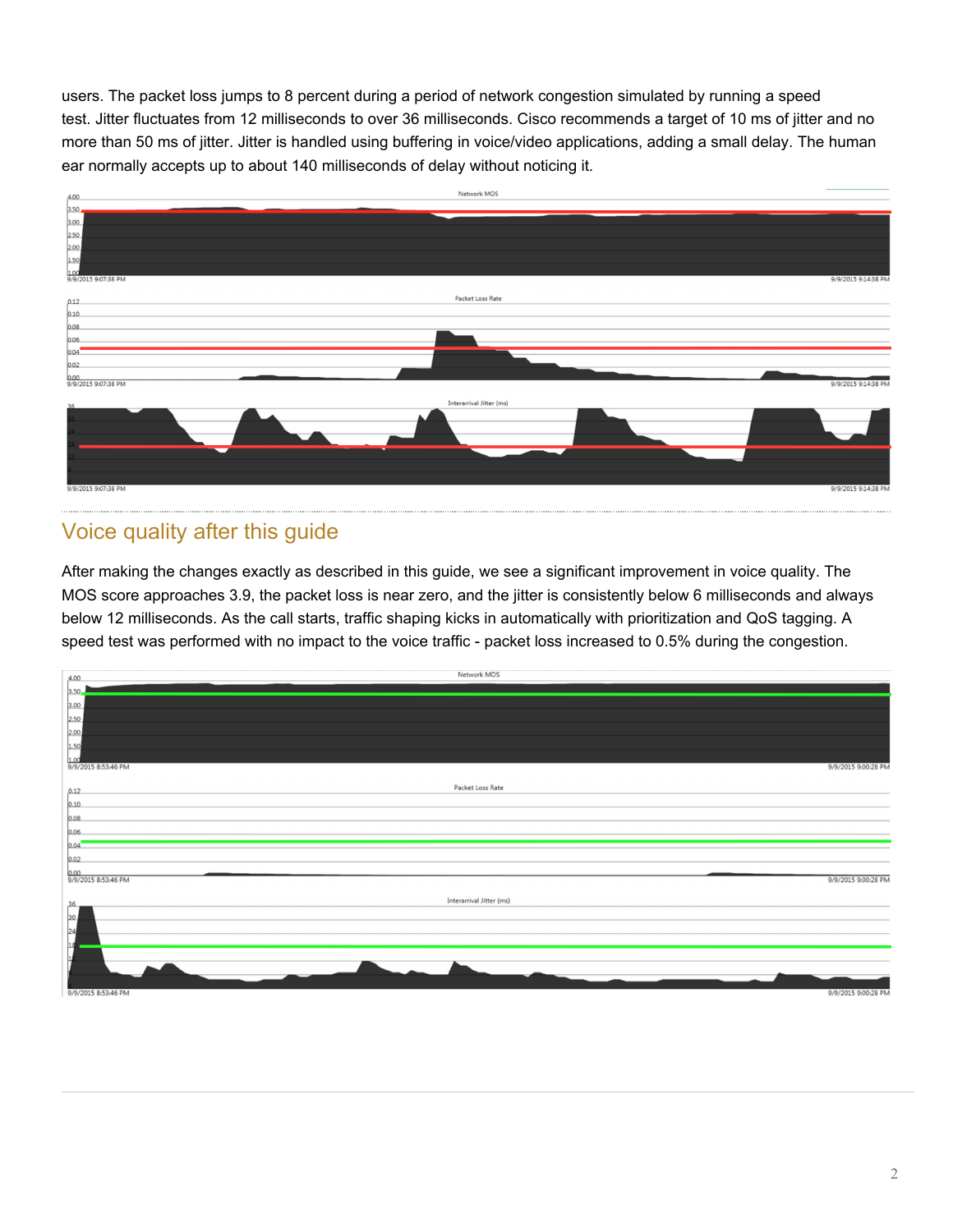## **Wireless Voice Best Practices**

A Cisco Meraki wireless network has the intelligence built-in with deep packet inspection to identify voice and video applications and prioritize the traffic using queuing and tagging to inform the rest of the network how to handle your voice traffic. Below is a summary of the best practices to provide the best voice quality over wireless.

- 1. Perform a **[pre-install RF](#page-3-0) survey** for overlapping 5 GHz voice-quality coverage with -67 dB signal strength in all areas.
- 2. If possible, create a new SSID dedicated to your voice over IP devices.
	- a. Set Authentication type to '**[Pre-shared key with WPA2](#page-4-0)**'
	- b. Set WPA encryption mode to '**[WPA2](https://documentation.meraki.com/MR/WiFi_Basics_and_Best_Practices/Wireless_Voice_Deployment_Guide#WPA2_only_for_Encryption_mode) only**'.
	- c. Enable '**[802.11r](#page-4-1)**' fast roaming.
	- d. Enable '**[5 GHz](#page-6-0) [band only](#page-6-0)'**.
	- e. Set Minimum bitrate to '**12 [Mbps](#page-7-0)**' or higher.
- 3. Enable **[Bridge mode](#page-5-0)**. If you cannot provide a VLAN across the entire floor, use **[Layer 3 roaming](#page-5-0)**.
- 4. Enable '**VLAN [tagging](#page-5-1)**' and assign a VLAN dedicated to wireless voice. If you cannot dedicate an SSID to voice, assign a VLAN dedicated to wireless.
- 5. Set a '**[Per-client bandwidth limit](#page-8-0)**' to 5 Mbps with '**Speed Burst**' to limit all non-voice traffic
- 6. Set a '**[Per-SSID bandwidth limit](#page-8-0)**' to unlimited.
- 7. Enable '**[Traffic shaping](#page-8-0)**' on the SSID to prioritize all voice traffic
	- a. Create a traffic shaping rule for '**All voice & video conferencing**'
	- b. Add '**Custom expressions**' for the IP and ports used by your servers hosting Microsoft Lync / Skype for Business, Jabber, or Spark
	- c. Set the Per-client bandwidth limit to '**Ignore SSID per-client limit (unlimited)**' from the drop down.
	- d. Set PCP to '**6**'
	- e. Set DSCP to '**6 (WMM Voice)**'
- 8. **[Verify the Voice VLAN](https://documentation.meraki.com/MS/Port_and_VLAN_Configuration/Verifying_Voice_and_Data_VLAN_tags_with_LLDP_phones)** is tagged correctly.
- 9. Verify your uplinks and **[Switches have Quality of Service](https://documentation.meraki.com/MS/Other_Topics/MS_Switch_Quality_of_Service_Defined)** defined with the maximum PCP and DSCP values
- 10. Verify DSCP trust is enabled on switch ports to APs and uplinks
- 11. Verify your Windows Group Policy to ensure your devices are tagging application traffic with DSCP (not on by default)
- 12. Verify your voice server configuration to ensure Microsoft Lync / Skype and Call Manager have DSCP enabled (not on by default)

#### **Summary of 802.11 Standards**

All Meraki MR series access points support the most recent 802.11 standards implemented to assist devices to roam between access points and ensure voice calls maintain a quality user experience.

- [802.11r:](https://documentation.meraki.com/MR/WiFi_Basics_and_Best_Practices/802.11k_and_802.11r_Overview) Fast BSS transition to permit fast and secure hand-offs from one access point to the other in a seamless manner
- $\cdot$  [802.11i:](https://documentation.meraki.com/MR/WiFi_Basics_and_Best_Practices/802.11k_and_802.11r_Overview) Enabling client devices authenticated via 802.1x to authenticate with decreased latency whilst roaming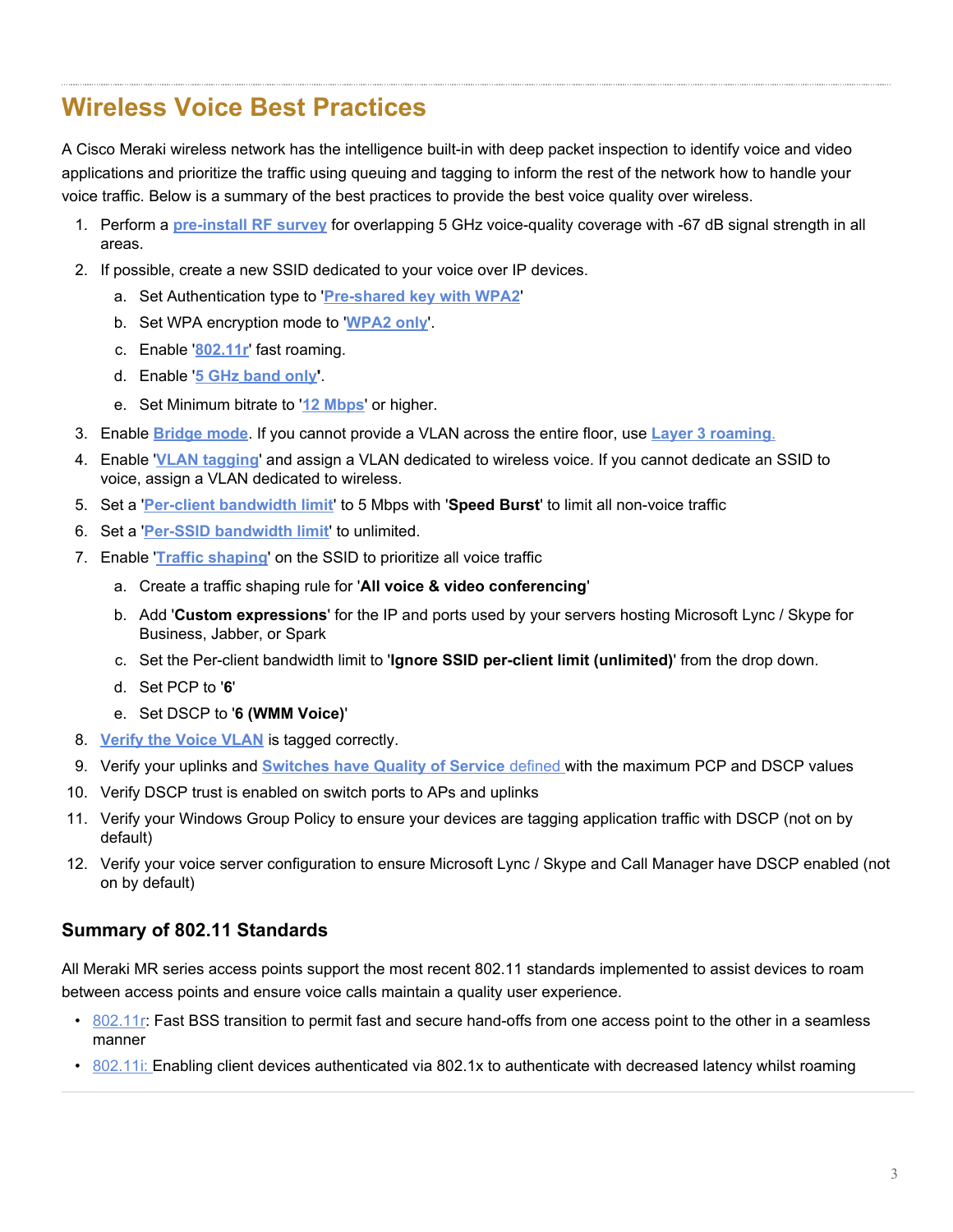- [802.11k](https://documentation.meraki.com/MR/WiFi_Basics_and_Best_Practices/802.11k_and_802.11r_Overview): assisted roaming allows clients to request neighbor reports for intelligent roaming across access points.
- 802.11e: Wireless Multimedia Extensions (WMM) traffic prioritization ensures wireless VoIP phones receive higher priority.
- WMM Power Save: maximizes power conservation and battery life on devices without sacrificing Quality of Service.
- 802.11u: Hotspot 2.0 also known as Passpoint is a service provider feature that assists with carrier offload.

## <span id="page-3-0"></span>Pre-Install Survey

The design and layout of access points is critical to the quality of voice over WiFi. Configuration changes cannot overcome a flawed AP deployment. In a network designed for Voice, the wireless access points are grouped closer together and have more overlapping coverage, because voice clients should roam between access points before dropping a call. Designing with smaller cells and lower power settings on the access point are key elements to ensure the overlapping coverage from neighboring APs/cells. Set a clear requirement based on the device type when performing a survey.

Pre-site surveys are useful for identifying and characterizing certain challenging areas and potential sources for interference, such as existing WiFi networks, rogues, and non-802.11 interference from sources such as microwave ovens and many cordless telephones. Post-site surveys should be performed at least 48 hours after installation to allow the network to settle on channel and power settings.

- Prefer 5 GHz coverage for voice applications due to the lower noise floor compared to 2.4 GHz
- Verify an AP can be seen from the phone at -67 dBm or better in all areas to be covered
- Verify that the AP sees the phone at -67 dBm or better in all areas as well
- Signal to Noise Ratio should always 25 dB or more in all areas to provide coverage for Voice applications
- Channel utilization should be under 50%

For more guidelines on site surveys read our article on [Performing a Wireless Site Survey.](/MR/WiFi_Basics_and_Best_Practices/Conducting_Site_Surveys_with_MR_Access_Points) For more detailed guidelines on designing RF specifically for Cisco Voice over WiFi please read Cisco's [Voice over WLAN Guide](http://www.cisco.com/c/en/us/td/docs/solutions/Enterprise/Mobility/vowlan/41dg/vowlan41dg-book/vowlan_ch3.html).

## Network Configuration

Making the changes described in this section will provide a significant improvement in voice quality and user satisfaction by following the best practices for configuring your SSIDs, IP assignment, Radio Settings, and traffic shaping rules.

# **Add a dedicated Voice SSID**

Voice optimization typically requires a different configuration including access control and traffic shaping to address device specific recommendations. You should create a separate Voice SSID for devices dedicated to voice applications. While this is not a requirement, we recommend to create a separate network to follow this guide. In networks with VoIP handsets from two different manufacturers, it is common to create two voice SSIDs.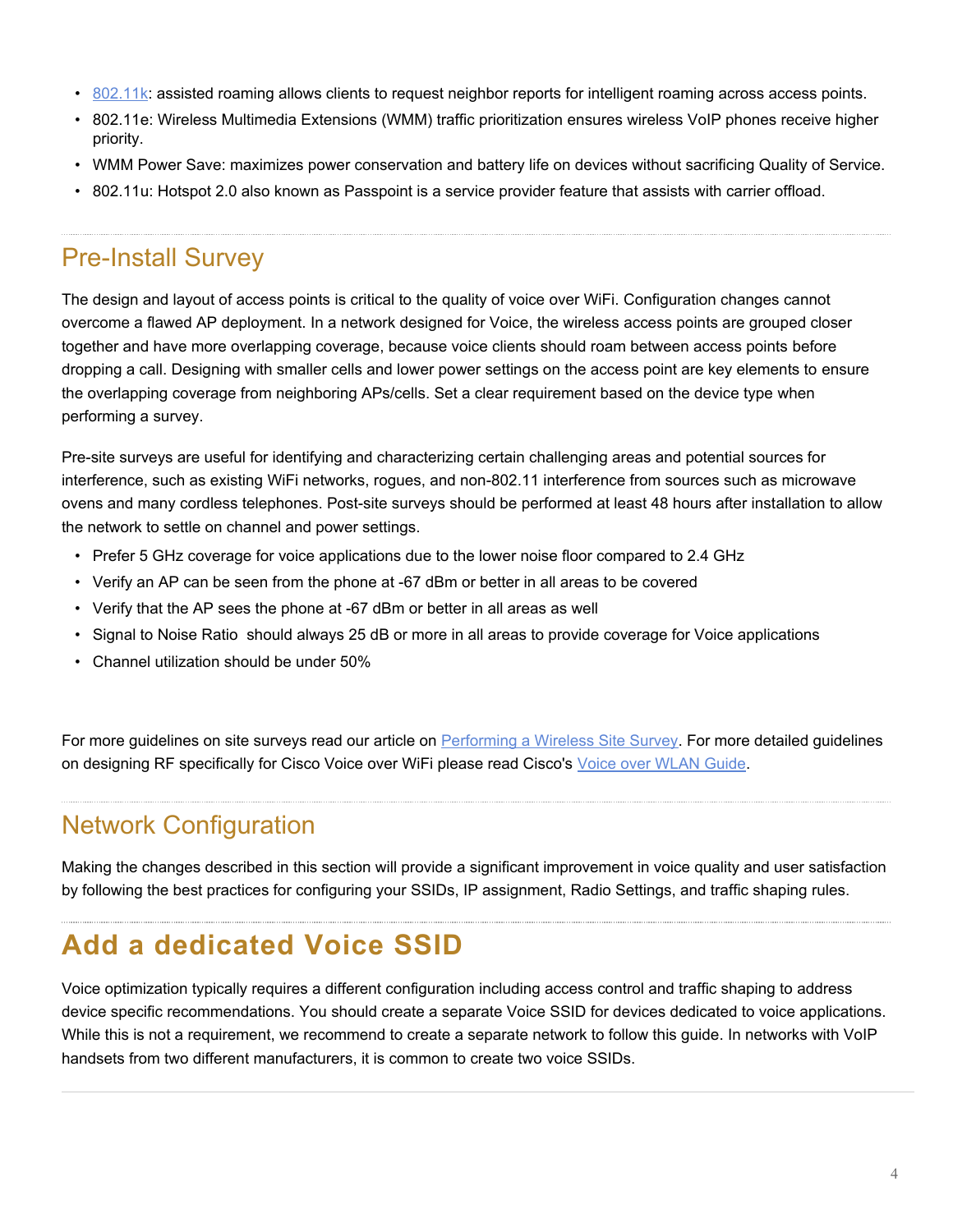#### If you plan to deploy more than 4 SSIDs please read our guide on the [Consequences of Multiple SSIDs.](https://documentation.meraki.com/MR/WiFi_Basics_and_Best_Practices/Multi-SSID_Deployment_Considerations)

#### <span id="page-4-0"></span>Authentication type

 $\odot$ 

Voice over WiFi devices are often mobile and moving between access points while passing voice traffic. The quality of the voice call is impacted by roaming between access points. Roaming is impacted by the authentication type. The authentication type depends on the device and it's supported auth types. It's best to choose the auth type that is the fastest and supported by the device. If your devices do not support fast roaming, Pre-shared key with WPA2 is recommended. WPA2-Enterprise without fast roaming can introduce delay during roaming due to its requirement for full re-authentication. When fast roaming is utilized with WPA2-Enterprise, roaming times can be reduced from 400-500 ms to less than 100 ms, and the transition time from one access point to another will not be audible to the user. The following list of auth types is in order of fastest to slowest.

- 1. Open (no encryption)
- 2. Pre-shared key with WPA2 and Fast roaming
- 3. WPA2-Enterprise with Fast roaming
- 4. Pre-shared key with WPA2
- 5. WPA2-Enterprise

# **WPA2 only for Encryption mode**

Voice devices can benefit from having a single type of encryption used. By default, SSIDs on Cisco Meraki access points that are configured as WPA2 will utilize a combination of both WPA1 TKIP and WPA2 AES encryption. WPA2 (AES) is recommended and required in order to utilize caching or fast roaming. The WPA encryption setting is SSID specific, and can be found on the Wireless > Configure > Access control page.

- If all Voice devices support WPA2, the 'WPA2 only' option is recommended for Voice over IP devices.
- If the device does not support AES, it is also possible to force TKIP only. Please [contact Cisco Meraki](/zGeneral_Administration/Support/Contacting_Support) [support](/zGeneral_Administration/Support/Contacting_Support) to configure this option.

For step-by-step instructions on changing the WPA encryption mode, see our document on [Setting a WPA Encryption](https://documentation.meraki.com/MR/Encryption_and_Authentication/Setting_a_WPA_Encryption_Mode) [Mode.](https://documentation.meraki.com/MR/Encryption_and_Authentication/Setting_a_WPA_Encryption_Mode)

WPA encryption mode

<span id="page-4-1"></span>802.11r **0** 

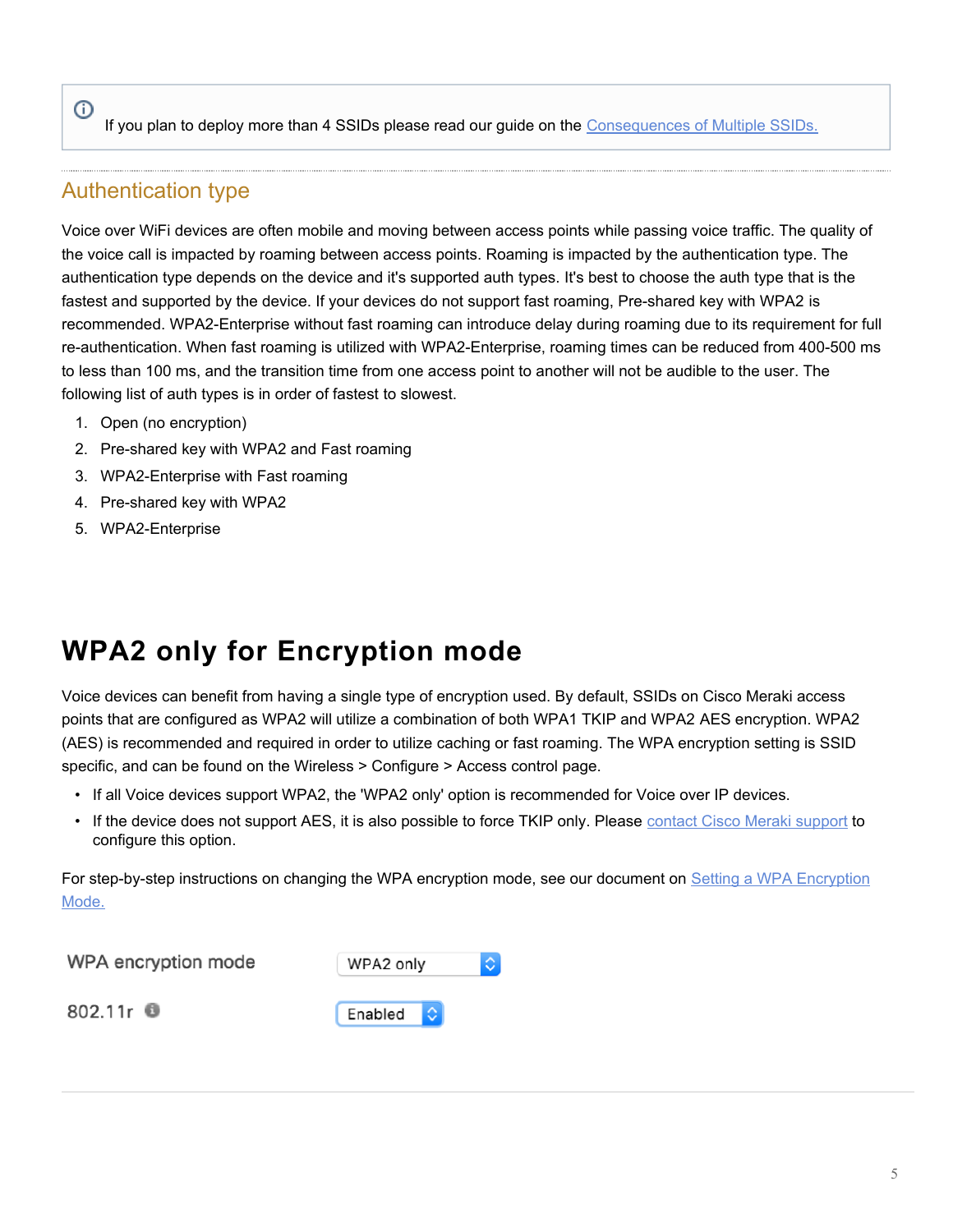#### 802.11r fast roaming

Enabling 802.11r is recommended to improve voice quality while roaming. The 802.11r standard was designed to improve [VoIP](https://en.wikipedia.org/wiki/VOIP) and voice applications on mobile devices connected to Wi-Fi, in addition to or instead of cellular networks. When mobile devices roam from one area to another, they disassociate from one access point and reassociate to the next access point. Enabling 802.11r benefits VoIP devices by reducing the roaming time spent changing between access points. Some client devices are not compatible with Fast BSS Transition (802.11r). You may wish to check your devices for compatibility.

This feature can be enabled from the Configure > Access control page under Network access > 802.11r. If this option does not appear, a [firmware update may be required.](/zGeneral_Administration/Firmware_Upgrades/Cisco_Meraki_Firmware_FAQ) For more details on 802.11r, refer to our guide on **[Fast Roaming](/MR/WiFi_Basics_and_Best_Practices/802.11k_and_802.11r_Overview) [Technologies](/MR/WiFi_Basics_and_Best_Practices/802.11k_and_802.11r_Overview)** 

#### <span id="page-5-0"></span>Layer 2 and Layer 3 Roaming

Bridge mode is recommended to improve roaming for voice over IP clients with seamless Layer 2 roaming. In bridge mode, the Meraki APs act as bridges, allowing wireless clients to obtain their IP addresses from an upstream DHCP server. Bridge mode works well in most circumstances, particularly for [seamless roaming,](/MR/WiFi_Basics_and_Best_Practices/Seamless_Roaming_with_MR_Access_Points) and is the simplest option to put wireless clients on the LAN. To configure the client IP assignment modes please refer to our document on [SSID](https://documentation.meraki.com/MR/Client_Addressing_and_Bridging/SSID_Modes_for_Client_IP_Assignment) [Modes for Client IP](https://documentation.meraki.com/MR/Client_Addressing_and_Bridging/SSID_Modes_for_Client_IP_Assignment) [Assignment.](https://documentation.meraki.com/MR/Client_Addressing_and_Bridging/SSID_Modes_for_Client_IP_Assignment)

When using Bridge mode, all APs on the same floor or area should support the same VLAN to allow devices to roam seamlessly between access points. Using Bridge mode will require a DHCP request when performing a Layer 3 roam between two subnets. For example, when a user on a VoIP call roams between APs on different VLANs without layer 3 roaming, the user's session will be interrupted as the external server must re-establish communication with the client's new IP address. During this time, a VoIP call will noticeably drop for several seconds, providing a degraded user experience.

Large wireless networks with multiple VLANS per floor may require IP session roaming at layer 3 to enable application and session persistence while a mobile client roams across multiple VLANs. With layer 3 roaming enabled, a client device will have a consistent IP address and subnet scope as it roams across multiple APs on different VLANs/subnets. If Layer 3 roaming is required on your network, please refer to our [article on Layer 3 Roaming](/MR/Client_Addressing_and_Bridging/Layer_3_Roaming).

Note: It is strongly recommended to consult with a Cisco Meraki SE or Cisco Partner when considering layer 3 roamingoptions.

<span id="page-5-1"></span>⊕

 $\bigcirc$ 

NAT mode is not recommended for Voice over IP: With NAT mode enabled, your devices will request a new DHCP IP address on each roam. Moving between APs in NAT mode will cause the connection to break when moving AP to AP. Applications requiring continuous traffic streams such as VoIP, VPN or media streams will be disrupted hen roaming between APs.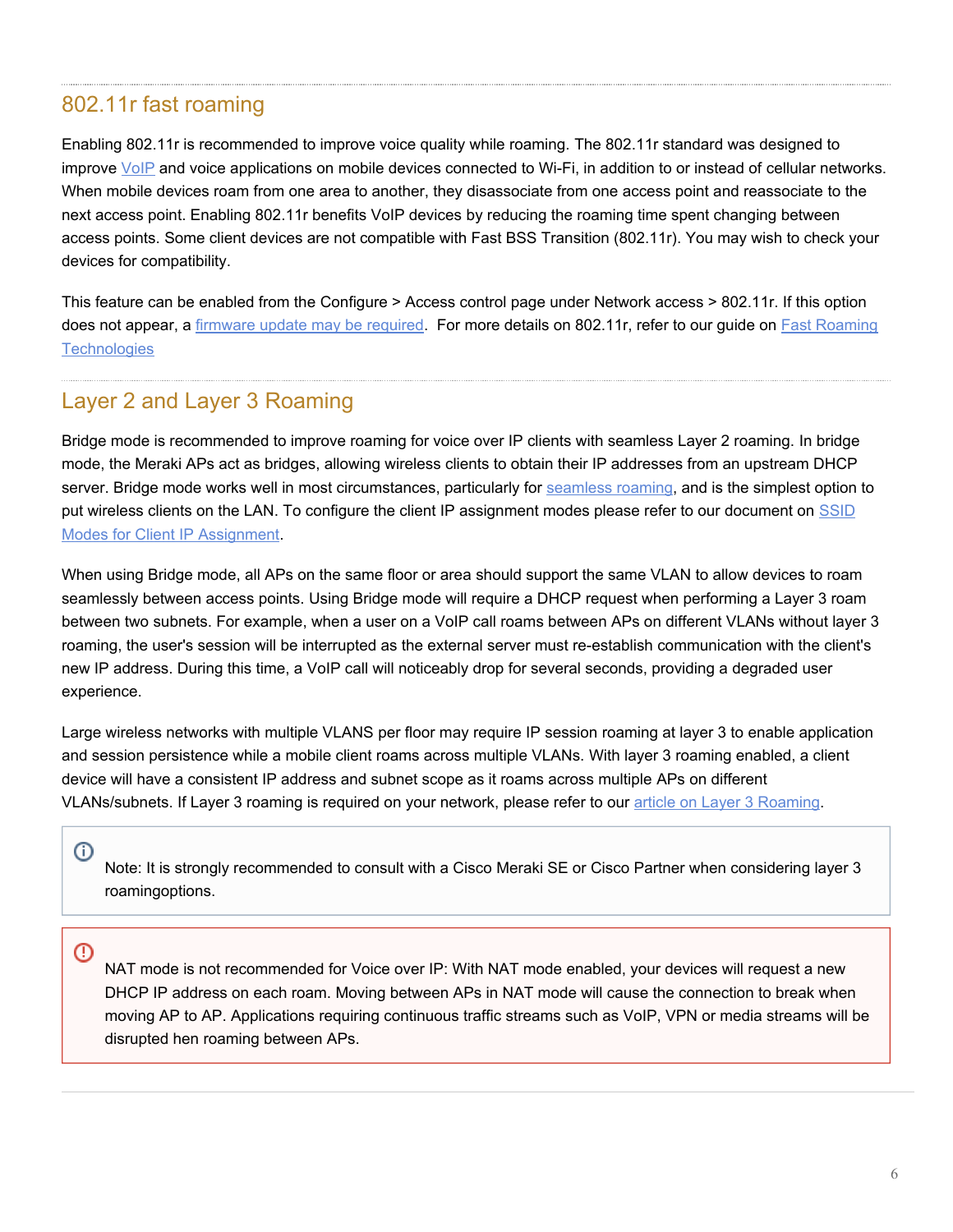#### Segregate traffic on a Voice VLAN

Voice traffic tends to come in large amounts of two-way UDP communication. Since there is no overhead on UDP traffic ensuring delivery, voice traffic is extremely susceptible to bandwidth limitations, clogged links, or even just non-voice traffic on the same line. Separating out your voice traffic allows it to function independently of other network traffic, and allows for more granular control over different types of traffic.

If a voice VLAN is specified on a Meraki MS switch, the port will accept tagged traffic on the voice VLAN. In addition, the port will send out LLDP and CDP advertisements recommending devices use that VLAN for voice traffic. The VLAN tagged on the wireless access point should match the Voice VLAN on your wired network. For more information, please visit the article on Configuring MS Access Switch for Standard VoIP deployment article.

| VLAN tagging <sup>@</sup><br>Bridge mode and layer 3 roaming<br>only | ¢<br>Use VLAN tagging |                |                |  |  |
|----------------------------------------------------------------------|-----------------------|----------------|----------------|--|--|
| <b>VLAN ID ®</b>                                                     | AP tags               | <b>VLAN ID</b> | <b>Actions</b> |  |  |
|                                                                      | All other APs         | 132            |                |  |  |
|                                                                      | <b>Add VLAN</b>       |                |                |  |  |

#### <span id="page-6-0"></span>Band selection

The 2.4 GHz band has only 3 channels that do not overlap, while the 5 GHz band has up to 19 individual channels in the US. A wireless network will provide the best quality of service for wireless voice when designed correctly to support 5 Ghz coverage for voice. This can be configured under Access Control > Wireless options > Band selection > '**5 GHz band only'**. After configuration, testing should be performed in all areas of your environment. If you do not have proper 5 GHz coverage after a post-install site survey, you can manually increase the power on the 5 GHz radio in Radio Settings > Channel Planning.

Dual band operation (2.4 GHz and 5 GHz)

**6** 5 GHz band only

5 GHz has more capacity and less interference than 2.4 GHz, but legacy clients are not capable of using it.

#### ◯ Dual band operation with Band Steering

Band Steering detects clients capable of 5 GHz operation and steers them to that frequency, while leaving 2.4 GHz available for legacy clients.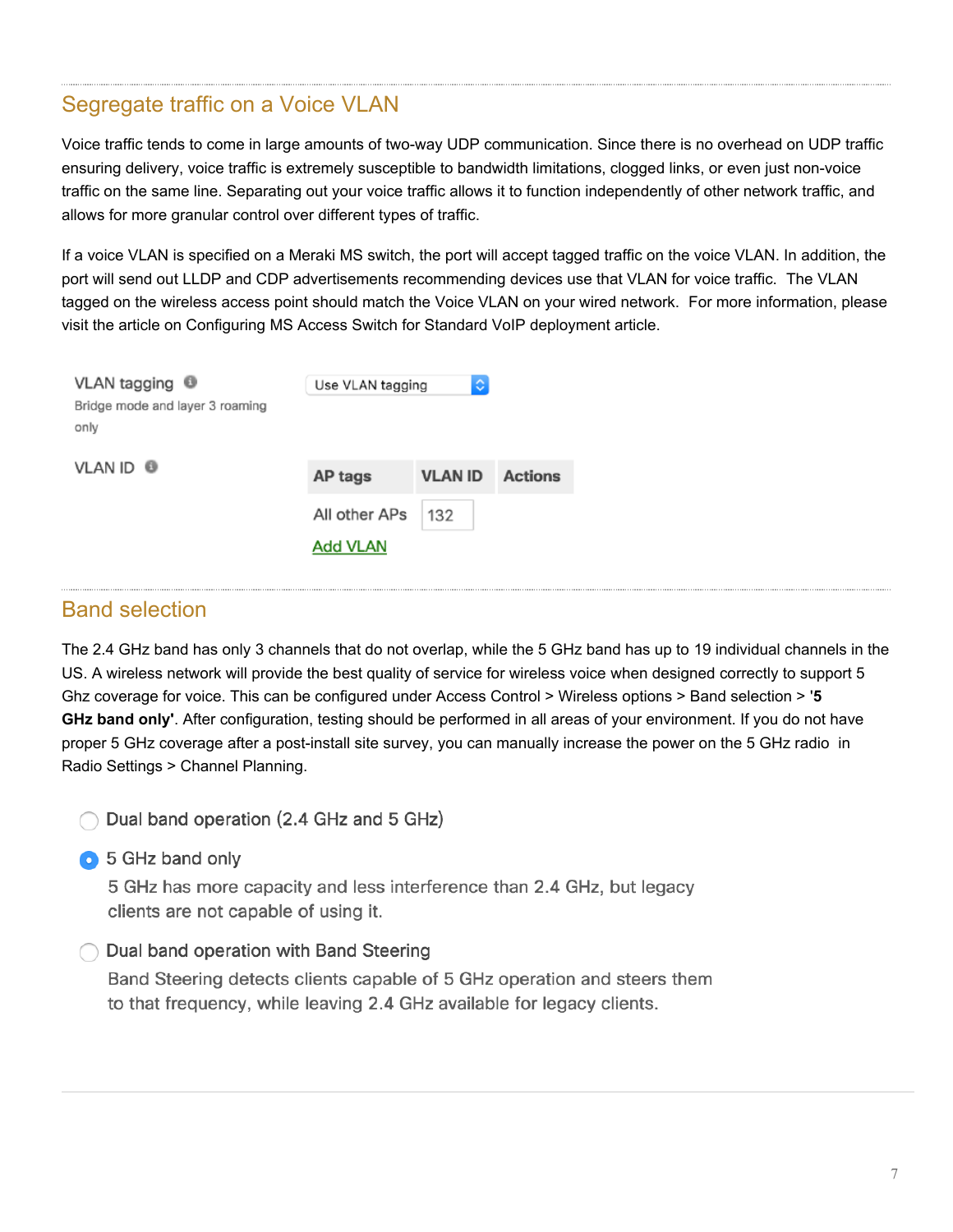If you do not have a dedicated Voice SSID, enable '**Dual-band with band steering'** to enable your voice devices to use both 2.4 GHz channels and 5 GHz. Devices will be steered to use the 5 GHz band. For more details refer to the [Band](https://documentation.meraki.com/MR/Radio_Settings/Band_Steering_Overview) [Steering Overview](https://documentation.meraki.com/MR/Radio_Settings/Band_Steering_Overview) article. With a dual-band network, client devices will be steered by the network. However, to improve voice quality, please follow our guide on [configuring wireless band preference on client devices](https://documentation.meraki.com/MR/Other_Topics/Configuring_wireless_band_preference_on_client_devices).

If you have devices that only support a 2.4 GHz network such as 802.11bgn devices, please contact Meraki [Support](https://documentation.meraki.com/zGeneral_Administration/Support/Contacting_Support) to enable a 2.4 GHz only network.

#### <span id="page-7-0"></span>Minimum bitrate

For Voice networks, **12 Mbps** is recommended as the minimum bitrate. Increasing this value requires proper coverage in the RF planning. An administrator can improve the performance of clients on the 2.4 GHz and 5Ghz band by disabling lower bitrates. Adjusting the bitrates can reduce the overhead on the wireless network and also in some cases improve roaming performance.

This feature is configured under the Configure tab on the Access Control page on a per SSID basis. Management and Data frames will be sent out at the lowest selected rate. Clients must use either the lowest selected rate or a faster one.

| Minimum bitrate (Mbps) <sup>6</sup> | <b>Lower Density</b> |               |  |    |                               |    | <b>Higher Density</b> |    |
|-------------------------------------|----------------------|---------------|--|----|-------------------------------|----|-----------------------|----|
|                                     | $1\quad 2$           | 5.5 6 9 11 12 |  | 18 | 24                            | 36 | 48                    | 54 |
|                                     |                      |               |  |    | 802.11b devices not supported |    |                       |    |

Keep in Mind that selecting bitrates 12Mbps and above will prevent 802.11b clients from joining.

As you increase the minimum bitrate, clients need a higher signal to noise ratio to join and use the AP.

#### $\circ$

 $\odot$ 

The highest recommended setting is 24Mbps unless specifically advised by a Cisco partner. Most environments and designs do not provide a great enough signal to noise ratio for the client to reliably decode all frames sent at a higher rate.

#### Bandwidth limits

Consider placing a per-client bandwidth limit on the rest of your network traffic. Prioritizing voice will have a greater impact if all other applications are limited. For more details refer to the article [Configuring Bandwidth Limitations and](https://documentation.meraki.com/MR/Firewall_and_Traffic_Shaping/Configuring_Bandwidth_Limitations_and_Enabling_Speed_Burst_on_Wireless_Networks) [Enabling Speed Burst on Wireless Networks.](https://documentation.meraki.com/MR/Firewall_and_Traffic_Shaping/Configuring_Bandwidth_Limitations_and_Enabling_Speed_Burst_on_Wireless_Networks)

- 1. Go to **Wireless > Configure > Firewall & traffic shaping** and choose your SSID from the *SSID* drop down menu at the top of the screen.
- 2. Set a '**Per-client bandwidth limit**' to 5 Mbps with '**Speed Burst**'. This will apply to all non-voice application traffic. *This step in the guide is optional.*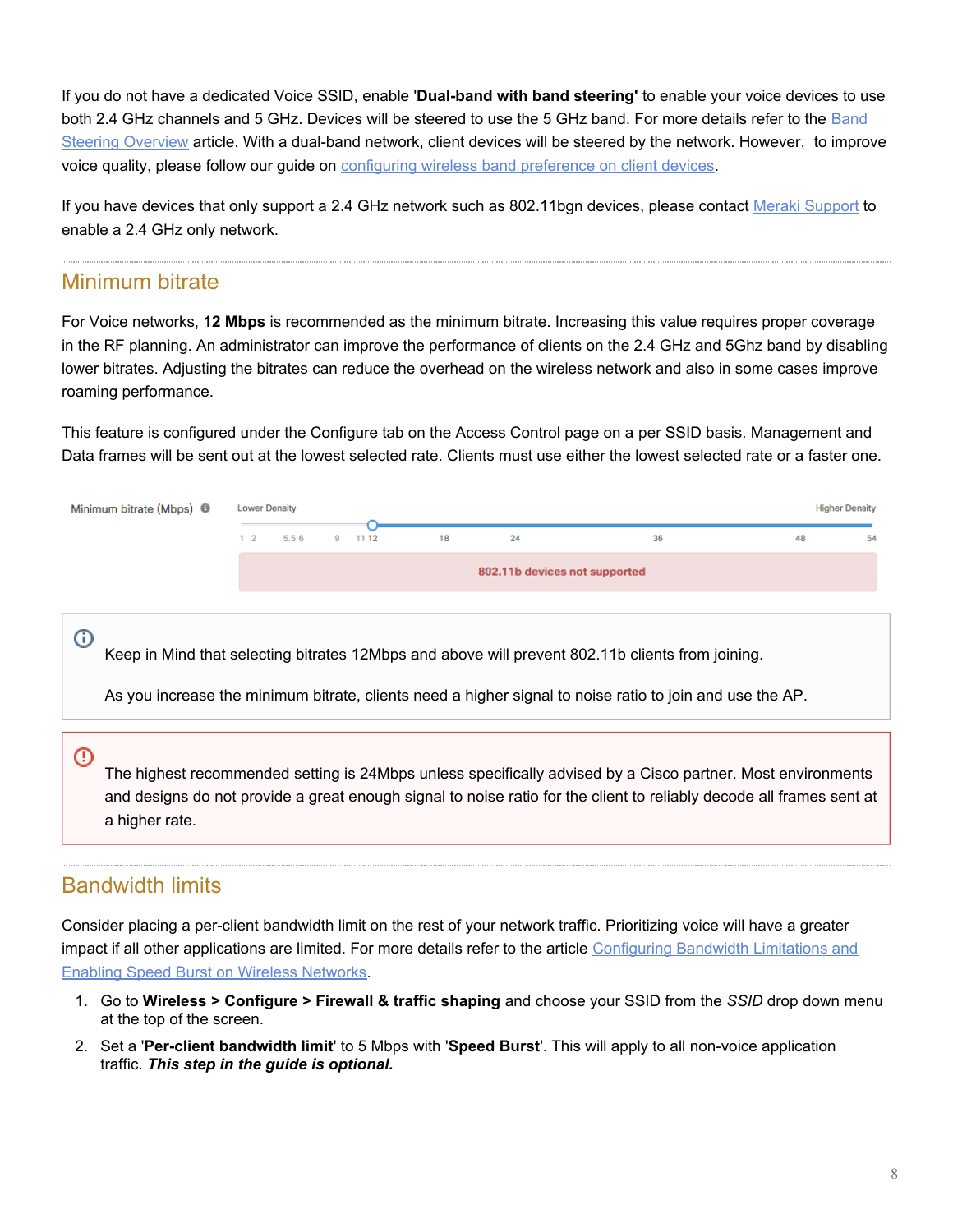#### 3. Set a '**[Per-SSID bandwidth limit](#page-8-0)**' to unlimited.

| <b>Traffic shaping rules</b>                 |                      |                                                                                          |
|----------------------------------------------|----------------------|------------------------------------------------------------------------------------------|
| Per-client bandwidth limit<br>$\circledcirc$ | 5 Mbps<br>details    | ■ Enable SpeedBurst ■                                                                    |
| Per-SSID bandwidth limit <sup>6</sup>        | unlimited<br>details |                                                                                          |
| $\odot$                                      |                      | SpeedBurst enables a bursts of four times the allotted bandwidth limit for five seconds. |

#### <span id="page-8-0"></span>Traffic shaping rules

Pule #1  $\stackrel{4}{\leftrightarrow}$   $\frac{1}{\times}$ 

Use traffic shaping to offer voice traffic the necessary bandwidth. It is important to ensure that your voice traffic has enough bandwidth to operate. As such, traffic shaping rules can be implemented to allow voice traffic to use additional bandwidth, or limit other types of traffic to help prioritize voice traffic.

- 1. Go to **Wireless > Configure > Firewall & traffic shaping** and choose your SSID from the *SSID* drop down menu at the top of the screen.
- 2. Click the drop down menu next to *Shape traffic* and choose **Shape traffic on this SSID**, then click **Create a new rule.**
- 3. Click **Add +** and select '**All voice & video conferencing**'
- 4. Set Per-client bandwidth limit to '**Ignore SSID per-client limit (unlimited)**' and click Save changes.

| $\cdots$                                            |                                                     |
|-----------------------------------------------------|-----------------------------------------------------|
| Definition<br>This rule will be enforced on traffic | All VoIP & video conferencing x<br>Add +            |
| matching any of these expressions.                  |                                                     |
| Per-client bandwidth limit                          | Ignore SSID per-client limit (unlimited)            |
| PCP / DSCP tagging                                  | 7 (highest priority) $\div$ /<br>7 (WMM Voice)<br>٠ |

#### PCP, DSCP, and WMM tagging

Many devices support Quality of Service (QoS) tags to maintain traffic priority across the network. Meraki MR access points support WMM to improve the performance of real-time data such as voice and video. WMM improves the reliability of applications in progress by preventing oversubscription of bandwidth. WMM accomplished this by enhancing the prioritization of traffic using the access categories: voice, video, best effort, and background data.

1. Go to **Wireless > Configure > Firewall & traffic shaping** and choose your SSID from the *SSID* drop down menu at the top of the screen.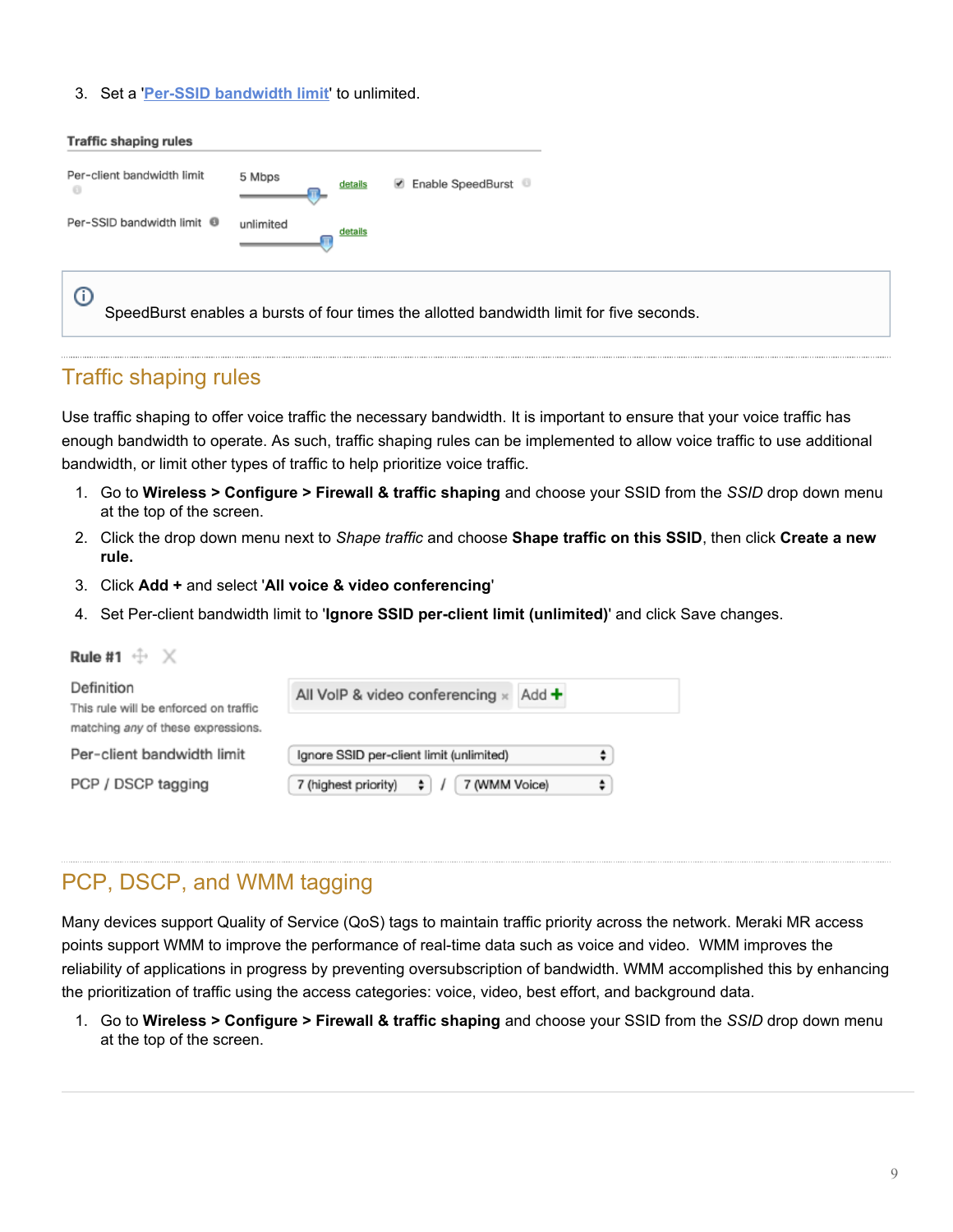- 2. Under the traffic shaping rule for '**All voice & video conferencing**', set the *PCP / DSCP tagging* values to the highest value and click Save changes.
- 3. Set PCP to '**6**' or the setting recommended by your device/application vendor
- 4. Set DSCP to '**6 (WMM Voice)**' or the setting recommended by your device/application vendor

For QoS prioritization to work end to end, ensure that upstream networking equipment supports QoS prioritization as well. The PCP and DSCP tags applied on the wireless access point should match the wired network configuration to ensure end-to-end QoS. For more information, please visit the article on [Configuring](https://documentation.meraki.com/MS/Port_and_VLAN_Configuration/Configuring_the_MS_Access_Switch_for_Standard_VoIP_deployments) [MS Access Switch for Standard VoIP deployment](https://documentation.meraki.com/MS/Port_and_VLAN_Configuration/Configuring_the_MS_Access_Switch_for_Standard_VoIP_deployments) article.

#### Custom traffic shaping

 $\odot$ 

If your voice traffic does not match the built-in application signatures or is not listed, you can create your own signature for traffic shaping.

- 1. Add the IP and ports used by your servers hosting Microsoft Lync / Skype for Business, Jabber, Spark, or other voice application.
	- a. In the *Definition* field click **Add +** and **Custom expressions**
	- b. In the text field, enter the IP address of each of your voice servers for example **172.16.1.123** or a range of server IPs **172.16.1.0/24**
	- c. Also, add your servers as source addresses by using the CIDR notation **localnet:172.16.1.123/32** for an individual server, or **localnet:172.16.1.0/24** for a range of IPs.
	- d. Click the **Add +** button again when finished.
- 2. If you have a dedicated voice SSID and dedicated voice VLAN add the local subnet of the client devices.
	- a. In the *Definition* field click **Add +** and **Custom expressions**
	- b. In the text field, enter **localnet:192.168.0.1/16** indicating the source subnet of your client devices in [CIDR](http://en.wikipedia.org/wiki/Classless_Inter-Domain_Routing#CIDR_notation)notation.
	- c. Click the **Add +** button again when finished.
- 3. Set Per-client bandwidth limit to '**Ignore SSID per-client limit (unlimited)**' and click Save changes.

## Product Specific Recommendations

Cisco Meraki works closely with device manufacturers, for example Apple, to provide them with their own access points for interoperability testing. Meraki performs our own testing across the entire spectrum of devices and our customer support team handles and reports bugs quickly. This section will provide recommendations based on real-world deployments by Meraki customers combined with the best practices developed by Meraki and the vendors mentioned below.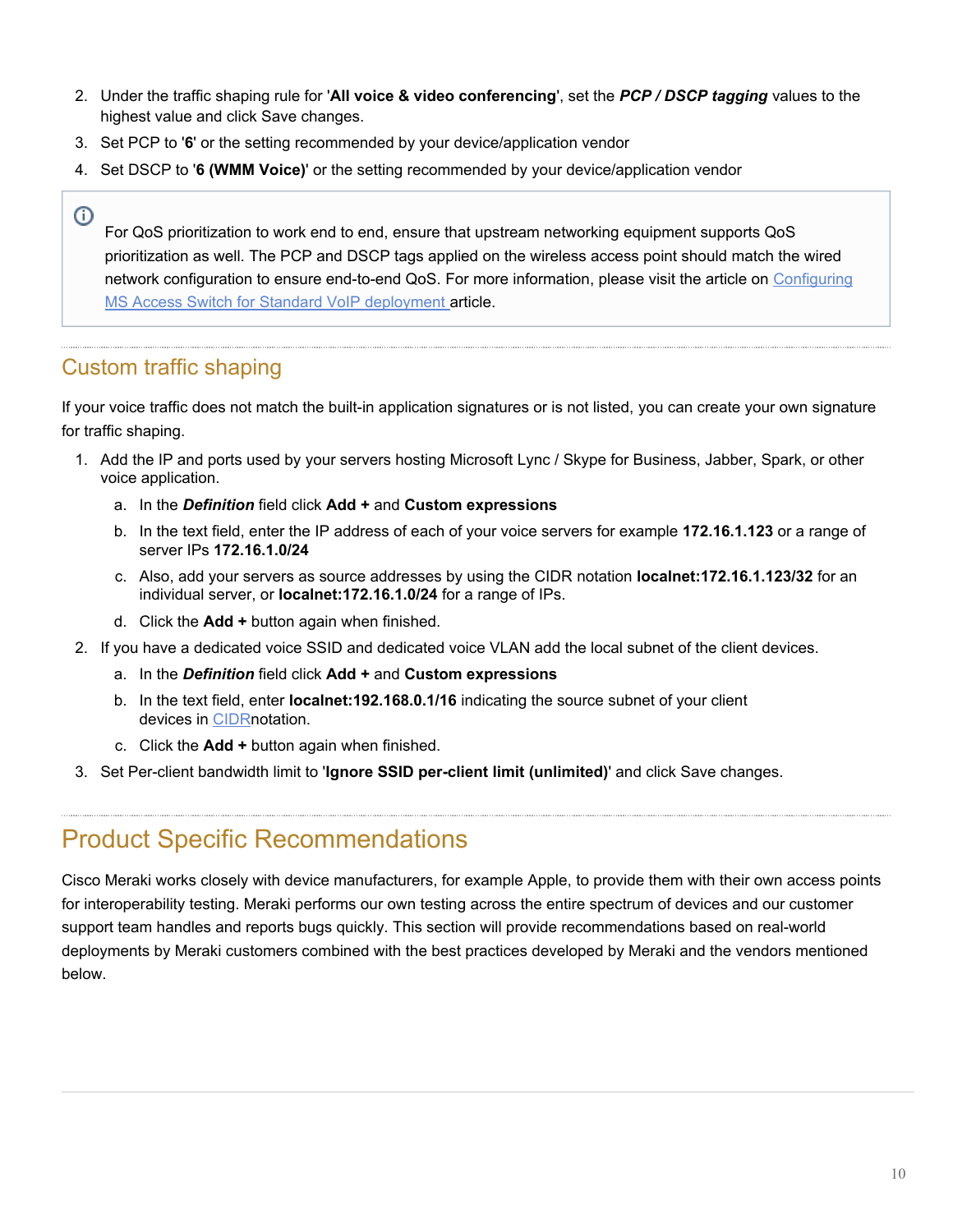## Microsoft Lync / Skype for Business

This section will provide guidance on how to implement QoS for Microsoft Lync and Skype for Business. Microsoft Lync is a widely deployed enterprise collaboration application which connects users across many types of devices. This poses additional challenges because a separate SSID dedicated to the Lync application may not be practical. When you install Microsoft Lync Server / Skype for Business, Quality of Service (QoS) will not be enabled for any devices used in your organization that use an operating system other than Windows. For more guidance on deploying Lync over Wi-Fi, please read Microsoft's deployment guide, [Delivering Lync 2013 Real-Time Communications over Wi-Fi](http://www.microsoft.com/en-us/download/details.aspx?id=36494).

Meraki's deep packet inspection can intelligently identify Lync calls made on your wireless network and apply traffic shaping policies to prioritize the Lync traffic - using the SIP Voice protocol. In addition to the Meraki built-in signatures for Skype and SIP, you should also dentify each Lync server by IP and any custom ports used by your Lync clients or servers. Follow these steps to configure your traffic shaping rules for Lync / Skype.

- 1. Go to **Wireless > Configure > Firewall & traffic shaping** and choose your SSID from the *SSID* drop down menu at the top of the screen.
- 2. Click the drop down menu next to *Shape traffic* and choose **Shape traffic on this SSID**, then click **Create a new rule.**
- 3. Consider setting a '**Per-client bandwidth limit**' to 5 Mbps with '**Speed Burst**'. This will apply to all nonvoice application traffic
- 4. Set Per-client bandwidth limit to **unlimited**
- 5. Create a traffic shaping rule for **All voice & video conferencing** > **'Skype'** and **'SIP (Voice)'**
- 6. Set the Per-client bandwidth limit to '**Ignore SSID per-client limit (unlimited)**' from the drop down.
- 7. Set PCP to '**6**'. The 802.1p parameter is no longer supported in Lync Server 2013. The parameter is still valid for backward compatibility with Microsoft Lync Server 2010; however, it has no effect on devices used with Lync Server 2013.
- 8. Set DSCP to '**6 (WMM Voice)**'
- 9. Add '**Custom expressions**' for the IP and ports used by your servers hosting Microsoft Lync / Skype for Business
	- a. For Cloud-hosted Lync / Skype, add the domain names from the table below
	- b. Add the Port numbers from the table below or your own list of assigned port numbers
	- c. Add the IP address of each of your on-premise Lync servers
- 10. You can test that DSCP markings are applied using the Meraki packet capture tool.

| Lync Online<br>/ Skype<br>for Lync & Skype port numbers<br><b>Business Online servers</b> | On Premise Lync / Skype for Business Servers |
|-------------------------------------------------------------------------------------------|----------------------------------------------|
| $1$ <i>vnc</i> . $c$ $44$                                                                 | $\cdot$ 172.16.1.123 (Destination IP)        |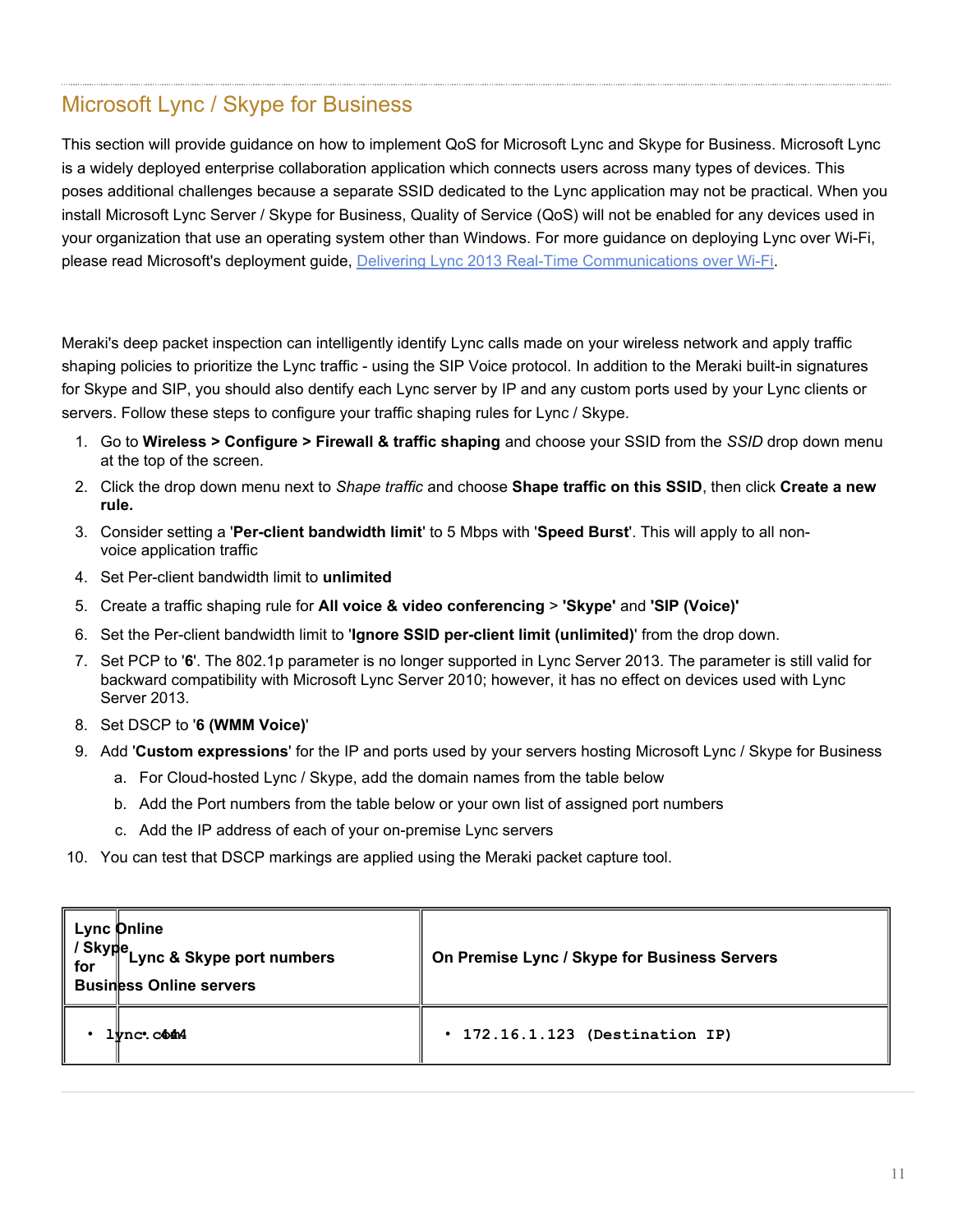

 $\odot$ 

The ports provided in the above table are the standard ports provided by Microsoft. Enabling QoS Configuration of the client device to modify the port ranges and assign the DSCP value 46. Microsoft's best practices include configuring the port ranges on both your servers and client devices. For details on enabling QoS, refer to Microsoft's article [Managing Quality of Service \(QoS\) in Lync Server 2013](https://technet.microsoft.com/en-us/library/gg405409.aspx).

## Cisco 7925G Phones

Cisco 7925G, 7925G-EX, and 7926G VoIP phones require specific settings to inter-operate with Meraki MR access points configured with WPA2-PSK association requirements. For more in-depth information on integrating Cisco 792xG with MR Access Points, see the [Cisco Unified Wireless IP Phone 792xG + Cisco Meraki](http://www.cisco.com/en/US/docs/voice_ip_comm/cuipph/7925g/7_0/english/deployment/guide/7925_Meraki_dply.pdf) [Wireless LAN Deployment](http://www.cisco.com/en/US/docs/voice_ip_comm/cuipph/7925g/7_0/english/deployment/guide/7925_Meraki_dply.pdf) [Guide](http://www.cisco.com/en/US/docs/voice_ip_comm/cuipph/7925g/7_0/english/deployment/guide/7925_Meraki_dply.pdf).

- 1. Cisco recommends to set band selection to **5 GHz only**.
- 2. Do not utilize the Dual band operation with Band Steering option. If the 2.4 GHz band needs to be used due to increased distance, select Dual band operation (2.4 GHz and 5 GHz) should be selected.
- 3. Set the Minimum bitrate to 11 Mbps or higher.
- 4. Since voice and video RTP streams utilize the same UDP port range, it is recommended to use a different SSID for any video capable devices or do not apply the policy specified below.
- 5. By default, Cisco Meraki access points currently tag voice frames marked with DSCP EF (46) as WMM UP 5 instead of WMM UP 6 and call control frames marked with DSCP CS3 (24) as WMM UP 3 instead of WMM UP 4.
	- a. To tag voice frames as WMM UP 6, create a traffic shaping matching UDP ports 16384-32767 and select 6 (WMM Voice). With this rule, downstream RTP frames will be marked as DSCP 54.
	- b. To tag call control (SCCP) frames as WMM UP 4, create a traffic shaping matching TCP port 2000 and select 4 (WMM Video). If secure SCCPS is utilized, then match on TCP port 2443.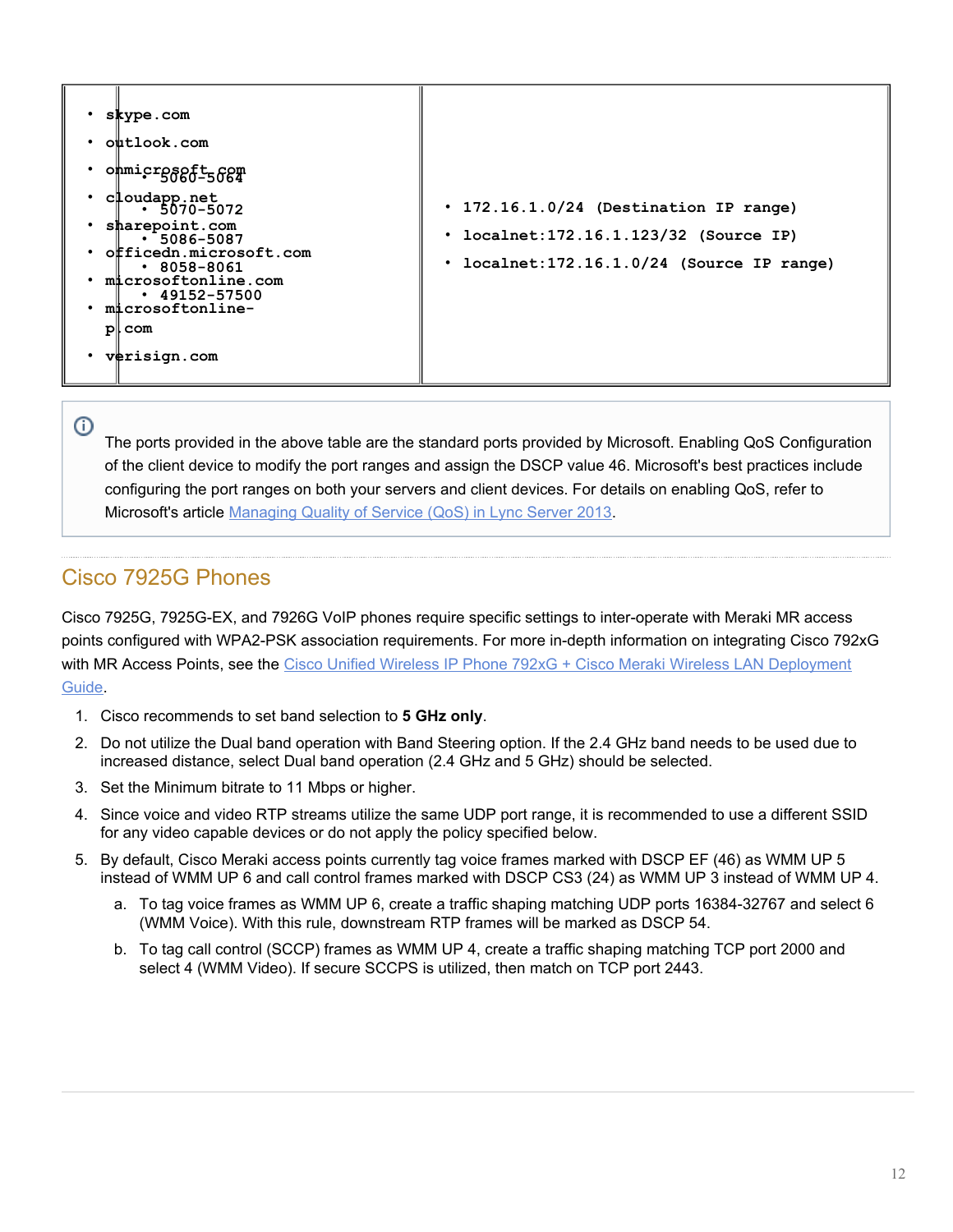| Rule #1 $\oplus \times$                                                                   |                                                                               |
|-------------------------------------------------------------------------------------------|-------------------------------------------------------------------------------|
| Definition<br>This rule will be enforced on traffic<br>matching any of these expressions. | host $16384 - 32767 \times$ Add $\div$                                        |
| Per-client bandwidth limit                                                                | I¢.<br>Ignore SSID per-client limit (unlimited)                               |
| PCP / DSCP tagging                                                                        | Do not set PCP tag<br>6 (WMM Voice)<br>¢                                      |
| Rule #2 $\oplus \times$                                                                   |                                                                               |
| Definition<br>This rule will be enforced on traffic<br>matching any of these expressions. | SCCP (Skinny Call Control Protocol) x port 2000 x<br>port $2443 \times$ Add + |
| Per-client bandwidth limit                                                                | ю<br>Ignore SSID per-client limit (unlimited)                                 |
| PCP / DSCP tagging                                                                        | ٥<br>Do not set PCP tag<br>4 (WMM Video)                                      |

Below is the QoS and port information for voice and call control traffic used by the Cisco Unified Wireless IP Phone 7925G, 7925G-EX, and 7926G. For a full list of ports and protocols used by Cisco phones refer to the [Cisco Unified](http://www.cisco.com/c/en/us/td/docs/voice_ip_comm/cucm/port/10_0_1/CUCM_BK_T537717B_00_tcp-port-usage-guide-100/CUCM_BK_T537717B_00_tcp-port-usage-guide-100_chapter_01.html) [Communications Manager TCP and UDP Port Usage Guide.](http://www.cisco.com/c/en/us/td/docs/voice_ip_comm/cucm/port/10_0_1/CUCM_BK_T537717B_00_tcp-port-usage-guide-100/CUCM_BK_T537717B_00_tcp-port-usage-guide-100_chapter_01.html)

| <b>Traffic Type</b>           | <b>DSCP</b> | PCP (802.1p) | <b>WMM</b> | <b>Port Range</b>            |
|-------------------------------|-------------|--------------|------------|------------------------------|
| Voice (RTP, STRP)             | EF (46)     |              | 6          | UDP 16384 - 32767            |
| Call Control (SCCP,<br>SCCPS) | CS3(24)     |              | $\Delta$   | <b>TCP 2000, TCP</b><br>2443 |

Cisco Unified Communications Manager only uses the port range 24576-32767 although other devices use the full range 16384 - 32767.

## Apple iPhones

 $\odot$ 

Apple and Cisco have created partnership to better support iOS business users by optimizing Cisco and Meraki networks for iOS devices and apps. For more information on this partnership, [please see Apple's](http://www.apple.com/pr/library/2015/08/31Apple-and-Cisco-Partner-to-Deliver-Fast-Lane-for-iOS-Enterprise-Users.html) [website.](http://www.apple.com/pr/library/2015/08/31Apple-and-Cisco-Partner-to-Deliver-Fast-Lane-for-iOS-Enterprise-Users.html) Meraki's group policies can be easily configured to optimize Apple devices on a Meraki network. First create a group policy you would like to apply to Apple devices.

- 1. Browse to **Network-wide** > **Configure** > **Group Policies**, scroll down and click **Add Group**.
- 2. Under traffic shaping, create a new rule, and add **All VoIP & video conferencing**
	- a. Set the Per-client bandwidth limit to **Ignore network per-client limit**
	- b. Set PCP to **6 (highest priority)** and DSCP to **6 (WMM Voice).**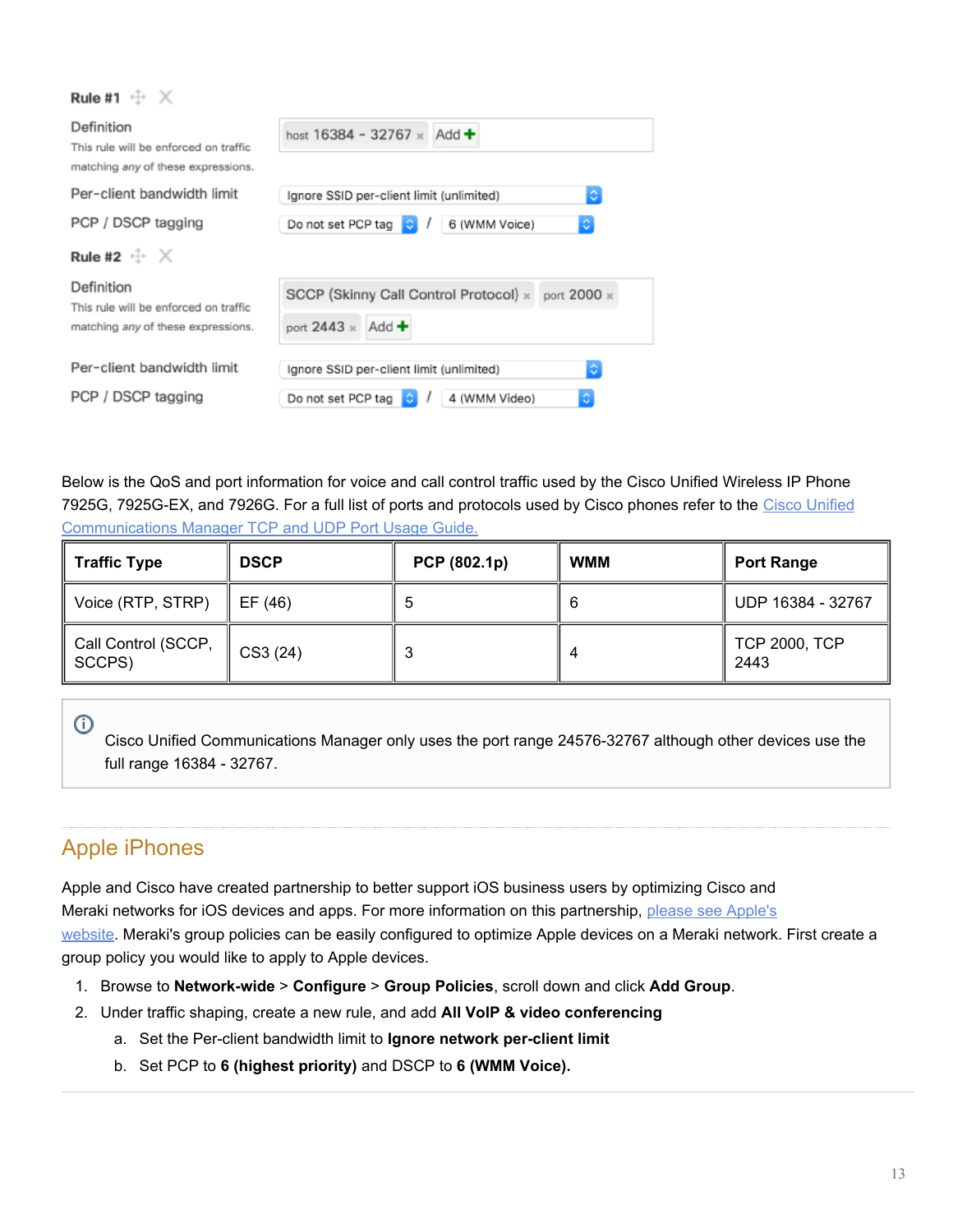#### 3. Create a second rule, and add **All Video & music**

- a. Set the Per-client bandwidth limit to **Ignore network per-client limit**
- b. Set PCP to **5** and DSCP to **5 (WMM Video).**

| Definition<br>This rule will be enforced on traffic<br>matching any of these expressions. | All VoIP & video conferencing $\times$ Add $\div$                        |
|-------------------------------------------------------------------------------------------|--------------------------------------------------------------------------|
| Per-client bandwidth limit                                                                | Ignore network per-client limit (unlimited)<br>unlimited<br>details      |
| PCP / DSCP tagging                                                                        | Ŏ<br>7 (highest priority)<br>7 (WMM Voice)<br>٥                          |
| $2 + X$                                                                                   |                                                                          |
| Definition<br>This rule will be enforced on traffic<br>matching any of these expressions. | All Video & music $\times$ Add $\pm$                                     |
| Per-client bandwidth limit                                                                | Ignore network per-client limit (unlimited)<br>ю<br>unlimited<br>details |
| PCP / DSCP tagging                                                                        | ٥<br>5 (WMM Video)<br>5<br>٥                                             |

Add a new shaping rule

 $1 \oplus X$ 

To apply your new Apple device group policy, browse to **Wireless** > **Access Control** and enable **Assign group policies by device type**. Click **Add group policy for a device type** for each Apple device type (iPhone, iPad, iPod, and Mac OS X) and assign the Apple device group policy you created. Click save and your optimization is complete.

| Assign group policies by<br>device type $\bullet$ |                                     | Enabled: assign group policies automatically by device type e |                |
|---------------------------------------------------|-------------------------------------|---------------------------------------------------------------|----------------|
| Groups for device types                           | Device type                         | Group policy                                                  | <b>Actions</b> |
|                                                   | G.<br>iPhone                        | e.<br>Apple Optimized                                         | X              |
|                                                   | C.<br>iPad                          | $ \mathbb{C} $<br>Apple Optimized                             | х              |
|                                                   | C.<br>iPod                          | $ \diamond $<br>Apple Optimized                               | X              |
|                                                   | IC.<br>Mac OS X                     | <b>O</b><br>Apple Optimized                                   | Х              |
|                                                   | Add group policy for a device type. |                                                               |                |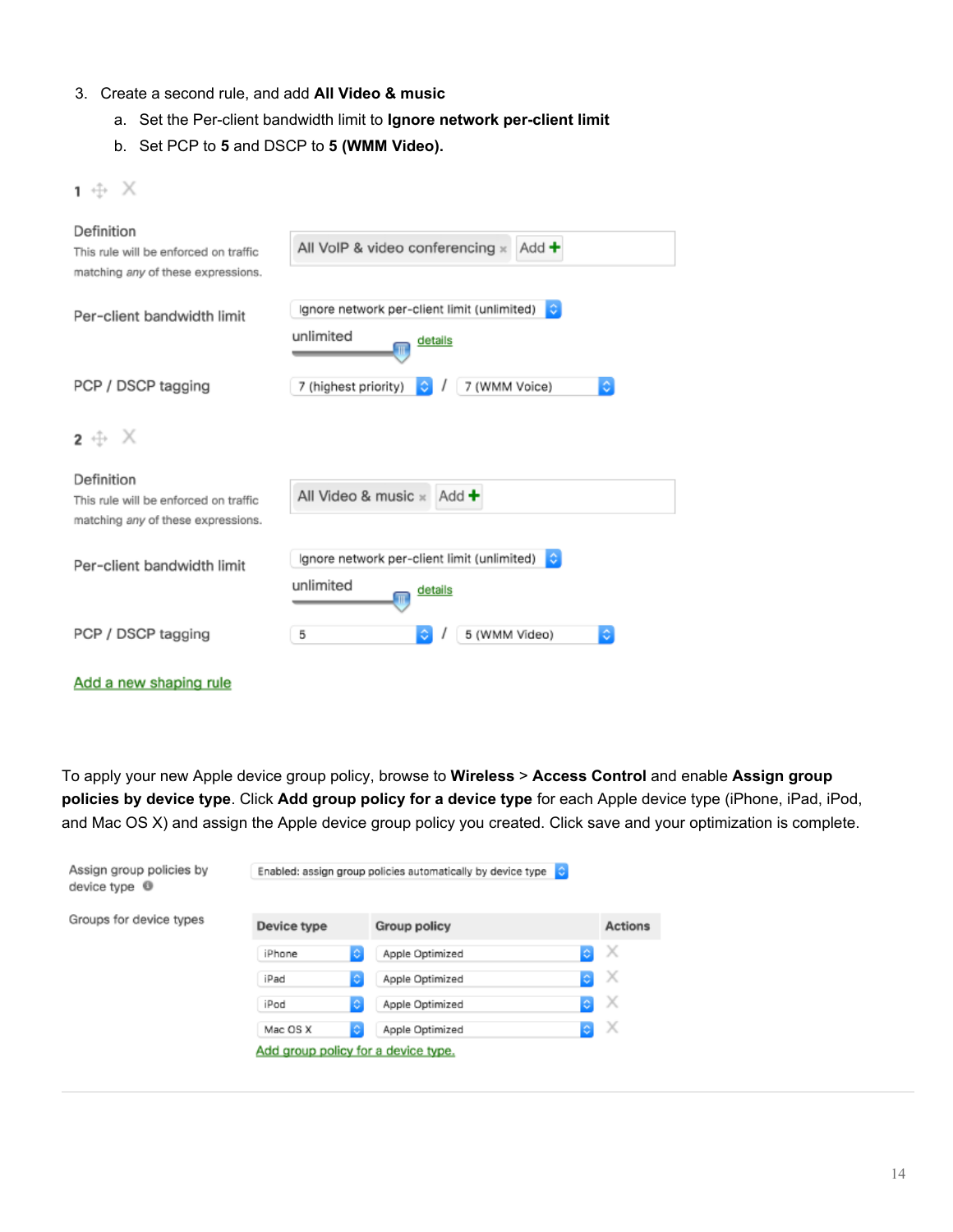#### Vocera Badges

Vocera badges communicate to a Vocera server, and the server contains a mapping of AP MAC addresses to building areas. The server then sends an alert to security personnel for following up to that advertised location. Location accuracy requires a higher density of access points. In a high density deployment, you may need to reduce the transmit power of each AP manually to as low as 5 dB on all supported radios. Vocera provides additional documentation on deploying WLAN best practices to support [Vocera](http://www.vocera.com/resource/vocera-wlan-requirements-and-best-practices) badges. For more information download their document on Vocera [WLAN Requirements and Best Practice](http://www.vocera.com/resource/vocera-wlan-requirements-and-best-practices)

Some models of Vocera badges do not support 5 GHz or WPA2 AES encryption and require WPA1 TKIP. Please [contact Cisco Meraki](/zGeneral_Administration/Support/Contacting_Support) [support](/zGeneral_Administration/Support/Contacting_Support) to configure a WPA1 TKIP on your network.

## Service Provider WiFi

Service providers are using WiFi to offload data from cellular networks to meet the ever-increasing demands of mobile device users. Two technologies enabling WiFi to meet this demand are WiFi calling and Hotspot 2.0.

#### WiFi Calling

⋒

Mobile network operators (MNOs) now allow their customers to place phone calls over Wi-Fi to save roaming costs and leverage WiFi coverage in buildings with poor cellular coverage. WiFi calling is expected to be supported by majority of mobile devices and MSPs by the end of 2015.

An Enterprise WiFi infrastructure handles more than just carrier voice traffic, and this limited spectrum is shared by other applications and services like Video streaming & Web Conferencing. The requirements for voice in terms of latency and jitter warrants a network with proper end-to-end QoS design & Voice optimizations that would optimize delivery of WiFi calling packets in the presence of other applications.

#### Hotspot 2.0

Hotspot 2.0 also known as Passpoint is a service provider feature that assists with carrier offloading. Part of the 802.11u amendment to the 802.11 standard additional information is included in Hotspot 2.0 configured SSIDs that Hotspot 2.0 client devices can analyze use to determine if it is able to join the network automatically.

Managed Service Providers (MSPs) can now take enable of Hotspot 2.0 options on the Cisco Meraki MR access points. Meraki allows MSPs to customize the Hotspot 2.0 SSID advertisements to allow their subscribers to easy roam between networks. Hotspot 2.0 options are only available to qualified Managed Service Providers. Please contact [Cisco](https://meraki.cisco.com/support/) Meraki [Support](https://meraki.cisco.com/support/) to check eligibility.